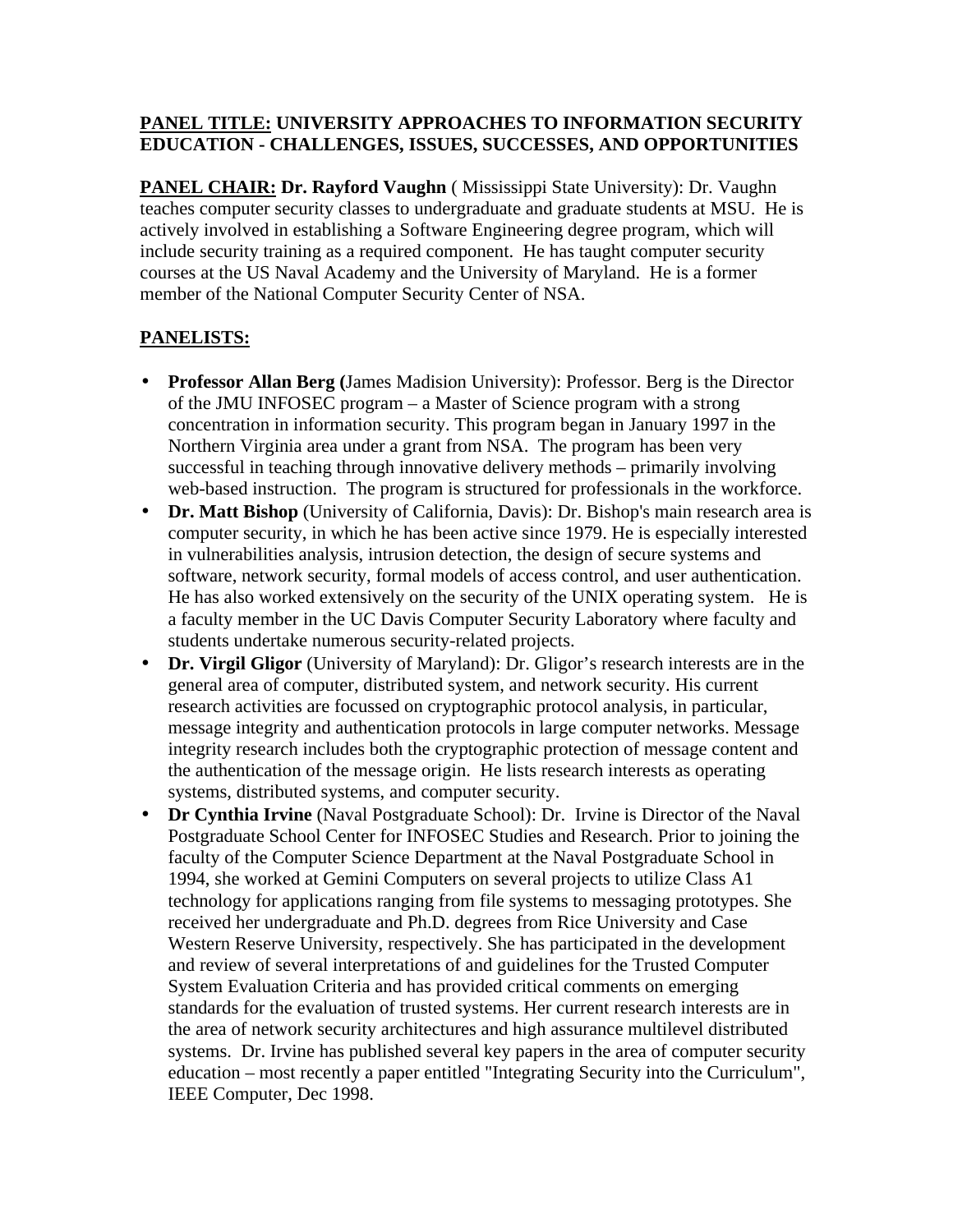### **PANEL ABSTRACT:**

Not many years ago, there was little or no information security course instruction available in academic computing science programs. Today, there is a proliferation of security instruction and textbooks to accommodate it, but it is being delivered in several different ways – seemingly successfully. Some universities make no change to existing computer science curriculum but include a brief discussion of security topics in classes such as operating systems, database, and perhaps software engineering. Other institutions have adopted programs that lead to a degree having a recognized concentration in information security. Some have created computing security labs while others ban such research. Training this Nation's computer science, computer engineering, software engineering, and management information systems graduates is critically important to their future employers and to the safety of our next generation information infrastructure. This panel consists of five representatives from universities offering computer security training, but not all in the same manner. The purpose of the panel is to allow each member describe their program, their student population, problems in establishing the program, and their expectations for its future success. The panel members represent academia across the United States. The approaches taken at each university are somewhat different – yet each is seen as successful by the Departments involved. The audience for this panel will gain an appreciation for the diversity of security training approaches in academia and greater insight into the issues being addressed by security faculty.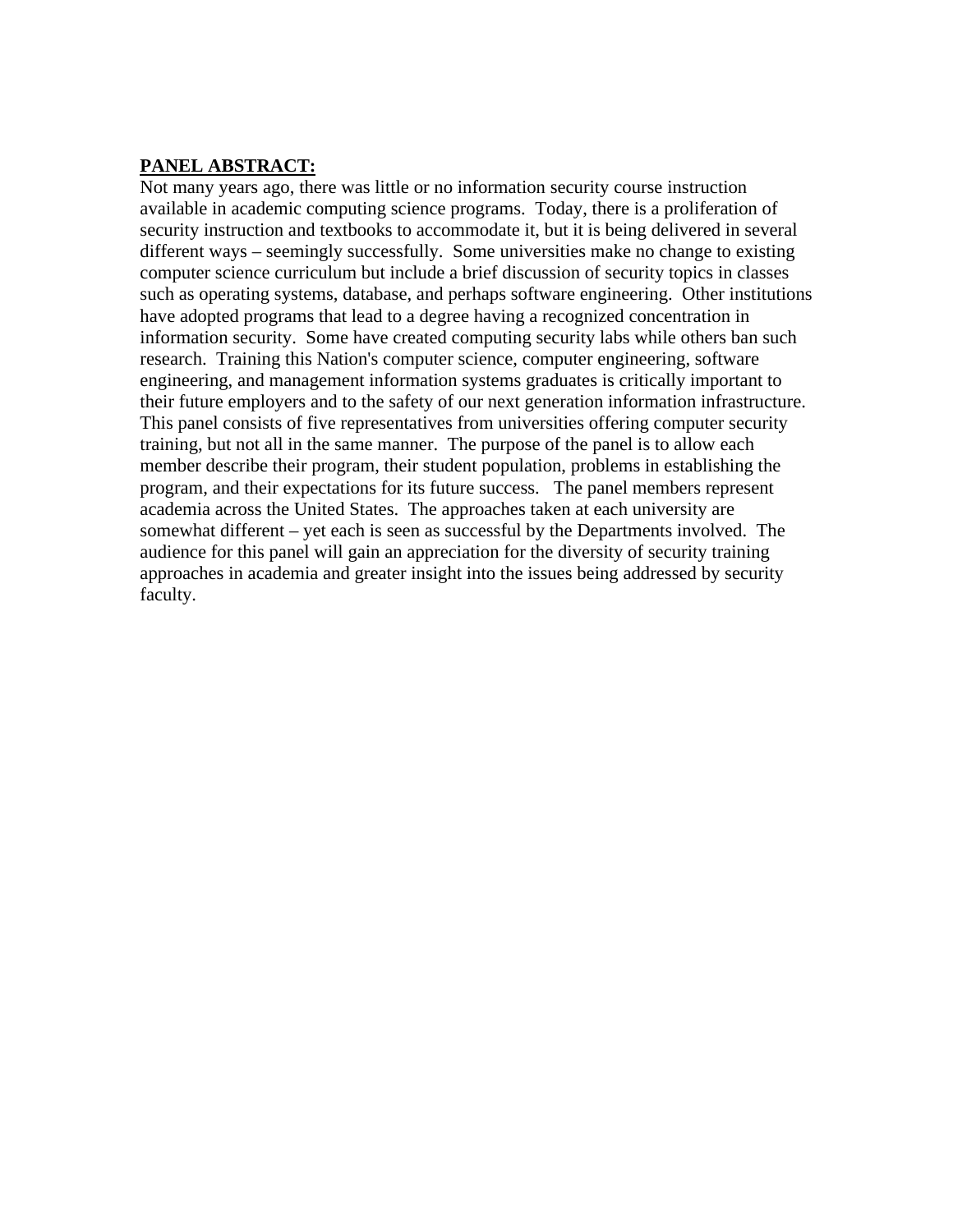#### **REMOTE LEARNING FOR INFORMATION SECURITY PROFESSIONALS**

**Professor Allan Berg James Madison University Department of Computer Science Harrisonburg, VA 22807 allan\_berg@cs.jmu.edu (540) 568-8772**

To serve as a professional in information security requires a commitment to life-long education. This commitment is critical in light of the rapid advancement of underlying technologies that affect information security, which are changing rapidly. Yet the traditional academic classroom setting often does not meet the needs of the information security professional because of time constraints and distance. In many cases the traditional academic classroom treats the student as a passive recipient of knowledge filtered through the instructor; it requires that the student and the instructor be in the classroom at the same time; and,in many cases, forces the student to live in the geographical vicinity of the university or to commute.

Over the past three years, the Computer Science faculty in the College of Integrated Science and Technology at James Madison University has offered an Internet-based remote electronic graduate program that leads to the Master of Science degree in Computer Science concentrating in Information Security. This program was initiated in January 1997 with 28 participants. Under an NSA grant a second group (cohort) of 20 students was launched in June 1997. Two cohorts were launched in August 1998, and five cohorts of 20 each will start August 1999 with enrollees from across the nation and Europe.

Graduate programs leading to or expanding professional degrees are ideal for conversion into Internet-based distance education formats as they address the unique needs of the adult learner. Programs should target professionals already working in their fields or professionals in corollary occupations who wish to expand their knowledge or to move into new occupations.

Participants in JMU's Internet-based asynchronous-taught distance education program are actively involved in assigned tasks that are completed over a period of several days or several weeks and submitted electronically to the instructor for comment; thus, participants are not required to synchronize with regular classroom attendance. Because communication is remote and electronic, participants are not required to live in the geographic vicinity of the university delivering the program. The program avoids the shortfalls of the correspondence school model because it treats participants as professionals who are able to teach and learn from each other as much as from the instructor by encouraging regular electronic interaction between the participants.

In March 1999 James Madison University was recognized as a Center of Excellence in Information Assurance Education.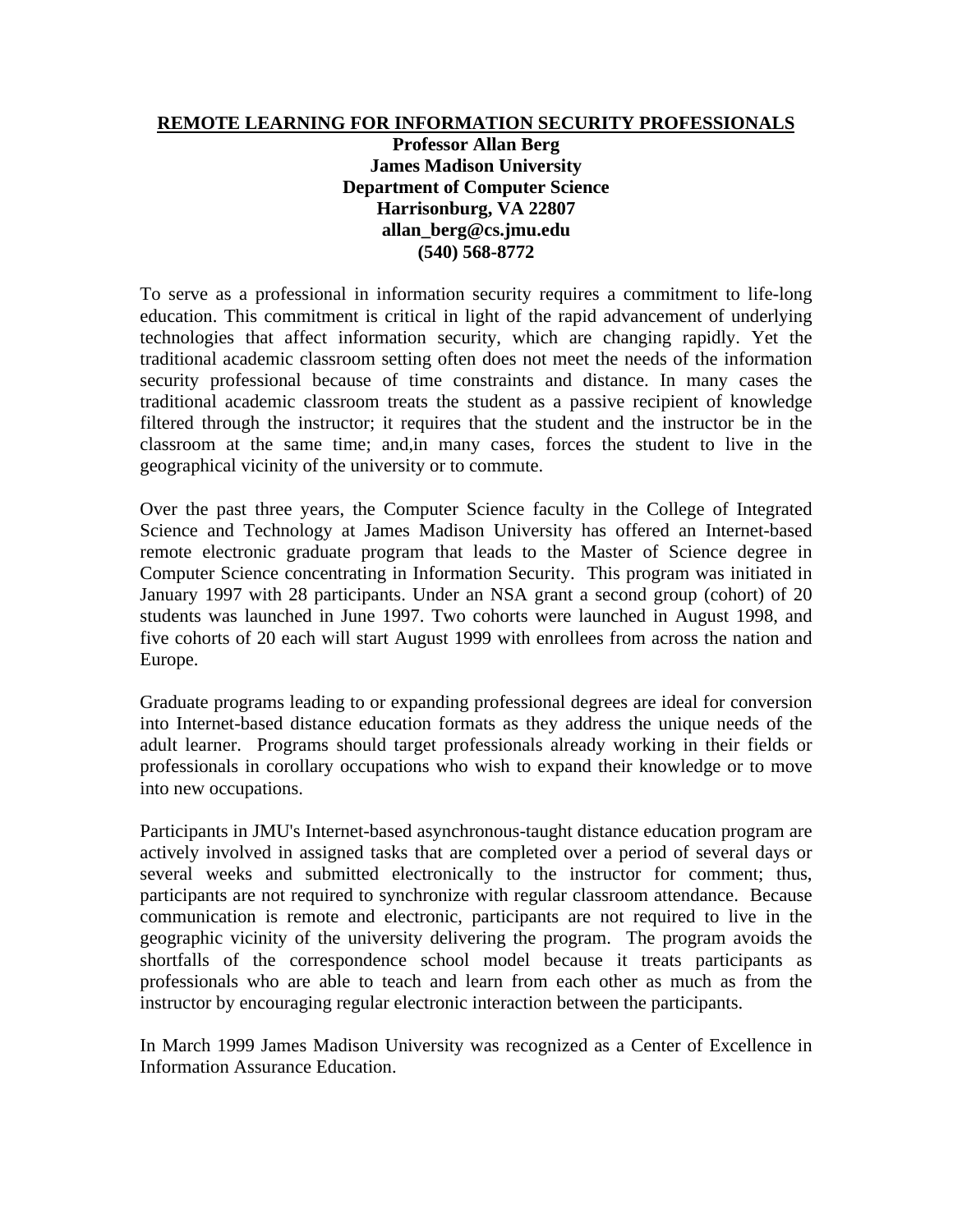#### **What Do We Mean By "Computer Security Education"?**

Matt Bishop Department of Computer Science University of California at Davis Davis, CA 95616-8562 email: bishop@cs.ucdavis.edu

 The cry of "we need more, and better, computer security education" is now rampant. Those who paid little attention to the need for secure computing have discovered how necessary it is. But what "computer security education" means is unclear. This talk will highlight some ambiguities.

 Academics emphasize the principles underlying computer security. These range from the theoretical (such as the HRU result [1]) to the applied (such as Saltzer's and Schroeder's Design Principles for security mechanisms [2]). The goal is to be able to apply those principles to situations; in other words, to practice the science, and art, of computer security. Good instructors use exercises to drive the ubiquity of these principles into the students. This type of teaching requires equipment and software that reflects the principles being taught, or to which the students can apply the principles and achieve an improvement, or visible alteration, to the system being modified. The students then see that they understand the principles well enough to apply them.

 Industry needs to protect its investments in people, equipment, and its intangibles - bank balances, availability of services, proprietary information, etc. The security mechanisms must do this effectively. The principles they embody are less important. In this realm, computer security is applied and practical. The goal of this type of computer security education is to be able to analyze a site, balance (internal and external) threats to the company with costs of implementing security measures, and achieving a balance between the two, with a minimum cost in training to the company. Understanding principles helps develop and implement policies and mechanisms, but the results are what matter.

 Government uses computer security as one of many tools to protect the national interest (we assume this is well defined). The threats arise from external attackers and from government employees who act against the best interests of

the citizenry or who abuse their authority. The specific protections are legally mandated, and not subject to the same cost-benefit analysis industry can afford. Hence computer security education focuses on developing policies and systems to implement laws and regulations, and less on cost balancing.

 This position paper argues that "computer security education" encompasses many different avenues, with different goals. Our challenge is to understand what methods of education - classroom, tutorial, mentoring, or some other form - can best impart the information and understanding required for students to function well in these environments.

#### **References**

[1] M. Harrison, W. Ruzzo, and J. Ullman, "Protection in Operating Systems," Communications of the ACM 19 (8) (Aug. 1976), pp. 461-471. [2] J. Saltzer, and M. Schroeder, "The Protection of Information in Computer

Systems," Proceedings of the IEEE, 63(9) (1975) pp. 1278-1308.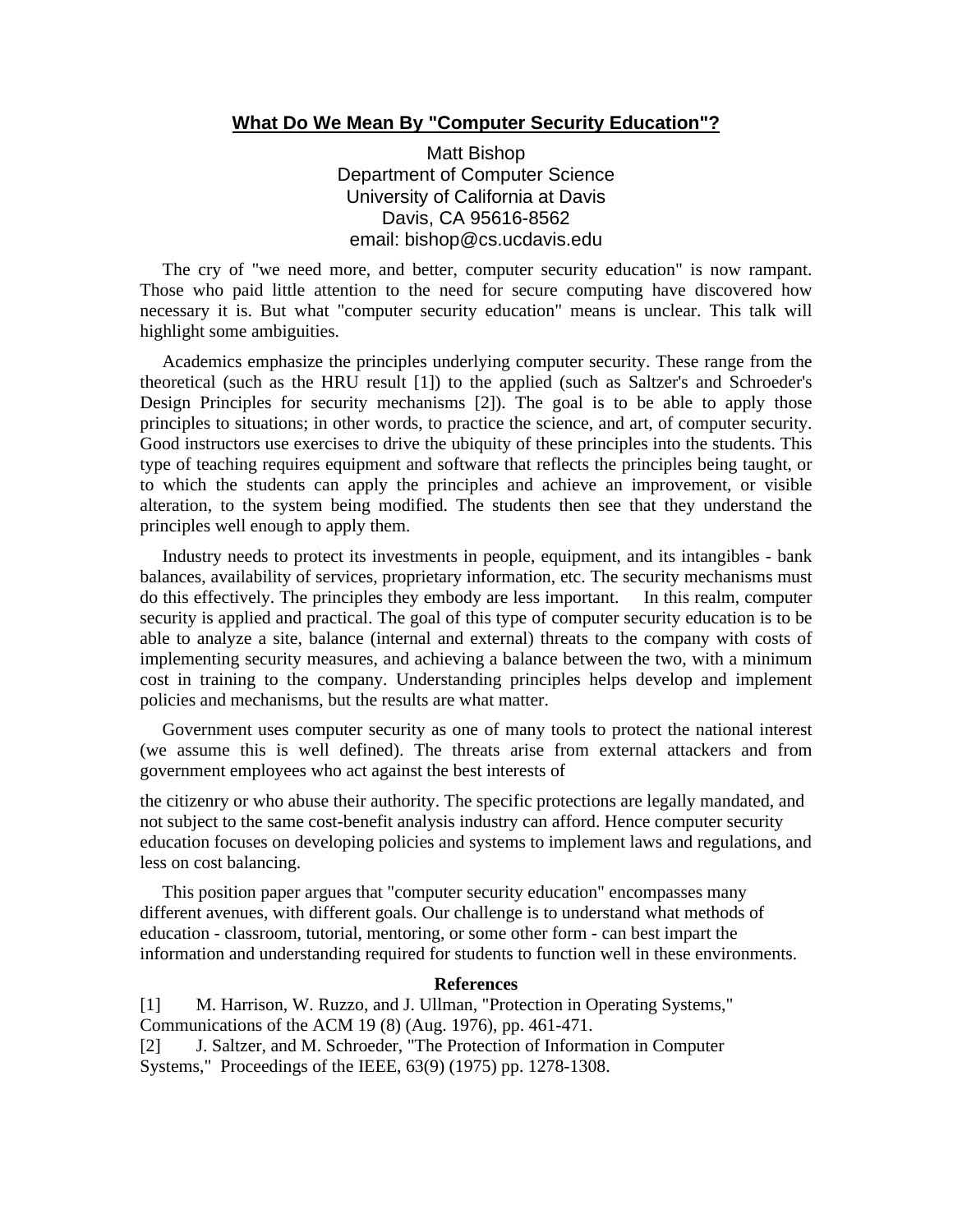## **The NPS CISR Approach to Information System Security Education**

Cynthia E. Irvine Computer Science Department Naval Postgraduate School, Monterey, California

The Naval Postgraduate School Center for INFOSEC Studies and Research (NPS CISR) represents a **success** in graduate-level education in computer and network security for military officers and government civilians. NPS CISR offers a program that includes: a curriculum ranging from introductory to advanced graduate-level courses; a research efforts addressing critical security and information assurance issues; a laboratory supporting both research and education; visiting professors; invited lectures; and academic exchange. The NPS CISR vision is to use foundational material in computer science, including, computer security, as a cornerstone for modern research and instructional programs. The program uses principles-based science and engineering to teach students how to require, specify, design and implement information systems with assurance of correct security policy enforcement.

NPS CISR has grown since its inception in the early 1990s. FY99 enrollments in computer and network security courses totaled over 300. Several factors have contributed to this success. We have been able to establish a critical mass of both instructional and research faculty and staff. Our sponsors have provided NPS CISR with both continuing support and benign oversight. We have a security track in the computer science curriculum and at least one computer security class is required for several other curricula. Increasingly, NPS students have recognized the importance of computer security and have elected to take computer and network security classes as well as conduct thesis work. The ability to plan on greater than annual intervals has been essential, particularly in a locale where INFOSEC job hopping is difficult.

NPS CISR's success invites reflection on **issues** and **challenges** in computer security education.

The first is academic manpower. Where are the professors who are able to teach computer security? Finding a instructor to teach crypto-math and protocols or to drone through a survey text is insufficient. Professors need to know, and students need to learn, the principles underpinning the design and implementation of secure systems — systems of computers — computers at the endpoints and multiple points in-between. Can sufficient talent be found to take this coherent approach? The lure of industry for those with advanced degrees and expertise in system security includes high salaries, interesting work, and, in start-ups, the possibility of fame and fortune. How can academe compete?

Another challenge is academic advancement. At the 1997 Workshop on Education in Computer Security, one educator noted that the road to academic success does not include computer security: tenure committees are not conversant in this area and/or believe that the important research topics have already been mined. A young professor might think twice before choosing to hitch his wagon to the security star.

Curriculum is an issue. For better or worse, many teachers believe that they can create a course syllabus. Thus, despite good intentions, government/industry standards specifying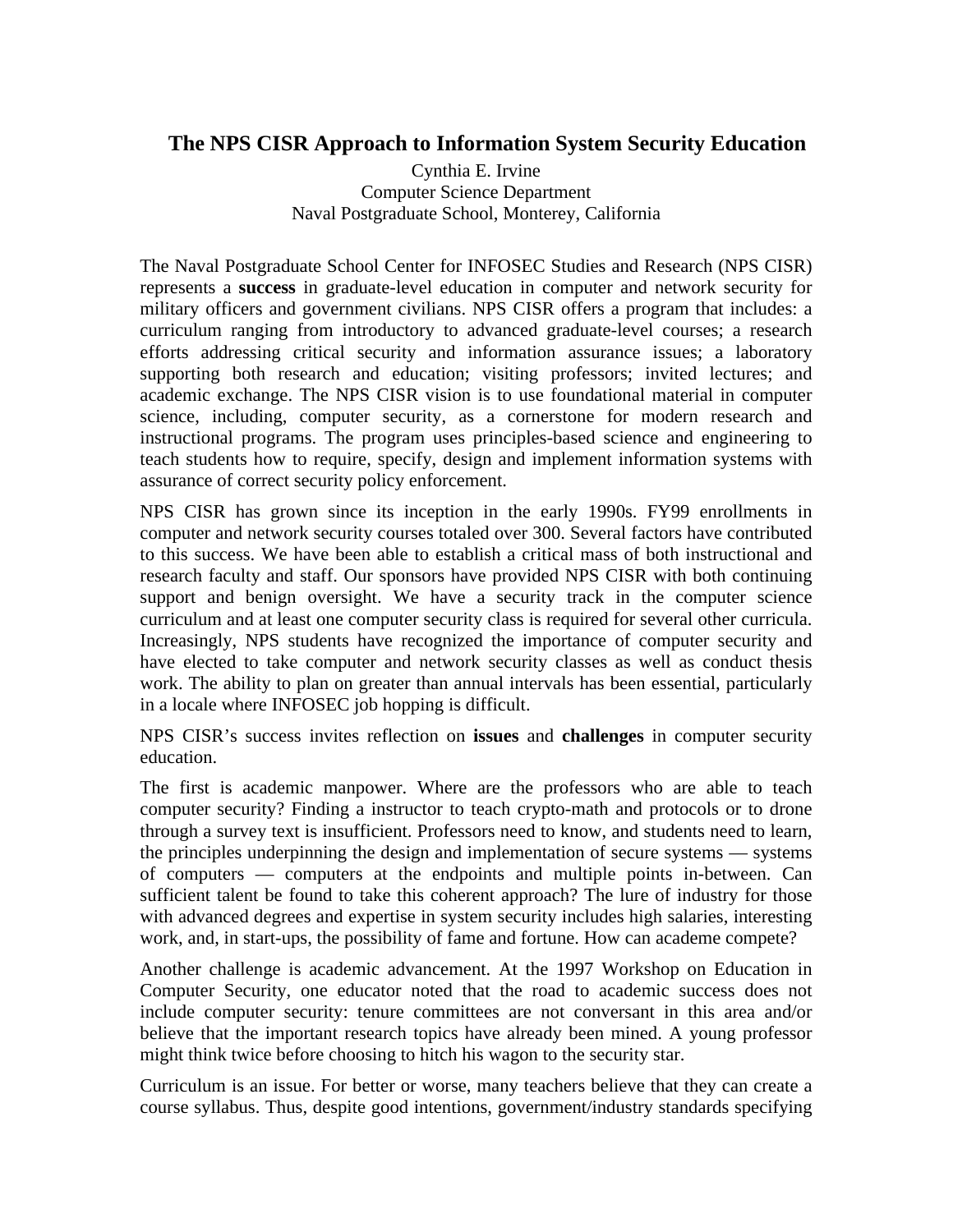course material may be dismissed as "interference" with academic freedom. However, course content may be influenced:

- Summer internships or fellowships in government or industry for both students and faculty members.
- Research grants to faculty on security topics that provide latitude for the exploration of new ideas.
- Faculty opportunities for INFOSEC and information assurance continuing education.
- Teaching start-up packages, such as the NPS CISR CD: *Introduction to Computer Security*.
- Workshops for and by educators on computer security education topics and techniques.

With sponsor support, NPS CISR has an **opportunity** to continue to create a cadre of military officers who appreciate the imperative for, and challenges of computer security and understand the value of science, engineering, and management to achieve sound technical system security solutions. The interplay between faculty, students, and the active military will permit the further development of relevant and timely course materials, an ongoing program of academic exchange, and a vibrant research program that addresses emerging security concerns of DoD and Government.